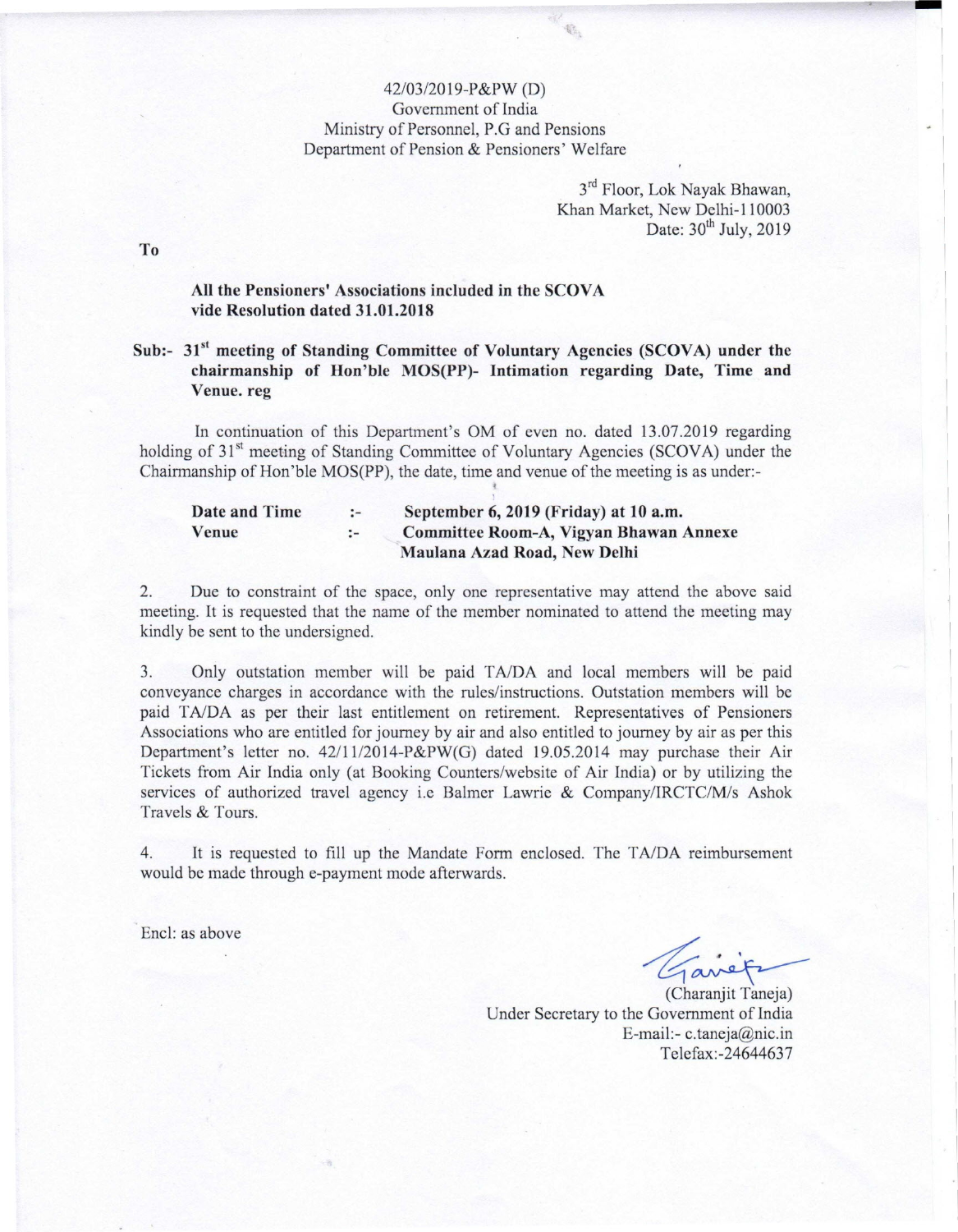### **MANDATE FORM**

 $\mathbb{Q}_1$ 

### **Electronic Clearine. Service (Credit Clearing)! Real Time Gross Settlement (RTGS) facility for receiving payments.**

| Name of Account Holder                           |  |
|--------------------------------------------------|--|
| <b>Complete Contact Address</b>                  |  |
| Telephone No./Mobile No/E-mail/Fax               |  |
| <b>Bank Name</b>                                 |  |
| <b>Bank Branch Name</b><br>with complete Address |  |
| Bank Account No.                                 |  |
| <b>IFCS Code</b>                                 |  |

### **Details of Account Holder**

I hereby declare that the particular given above are correct and complete. If the transaction is delayed or not effected at all for reasons of incomplete or incorrect information, I would not hold the user Institution responsible. I have read the option invitation letter and agree to discharge responsibility expected of me as a participant under the Scheme.

Date: - ( ) Signature of Customer ,

1. Please attach a photocopy of cheque along with the mandate form.